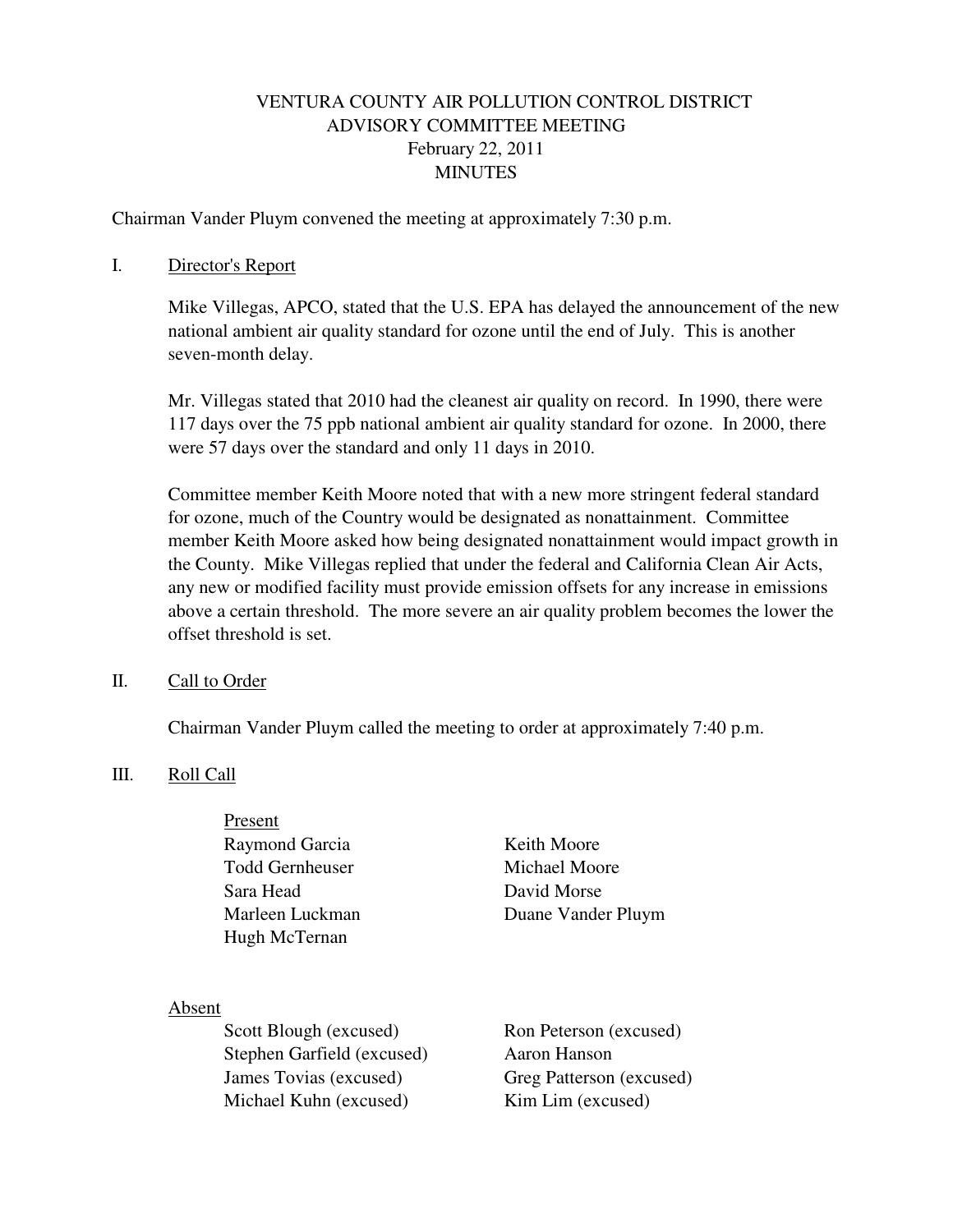Page 2

 $IV.$ 

 $VI.$ 

 $VII.$ 

|      | Mike Villegas                   | <b>Staff</b>                                                           | Don Price |  |
|------|---------------------------------|------------------------------------------------------------------------|-----------|--|
|      | <b>Steven Wolfson</b>           | Public                                                                 | Self      |  |
| IV.  | <b>Minutes</b>                  |                                                                        |           |  |
|      |                                 | The minutes of the November 2, 2010, meeting were approved as drafted. |           |  |
| V.   | <b>Committee Comment</b>        |                                                                        |           |  |
|      | There was no Committee comment. |                                                                        |           |  |
| VI.  | <b>Public Comment</b>           |                                                                        |           |  |
|      | There was no public comment.    |                                                                        |           |  |
| VII. | <b>Election of Officers</b>     |                                                                        |           |  |
|      |                                 |                                                                        |           |  |

Committee member Head nominated Duane Vander Pluym as Chair for 2011. Committee member Luckman seconded the nomination. Committee member Vander Pluym was elected unanimously as Chair for 2011.

Chair Vander Pluym nominated Sara Head as Vice Chair for 2011. Committee member Gernheuser seconded the nomination. Committee member Head was elected unanimously as Vice Chair for 2011.

## VIII. New Business

## A. Proposed Revisions to Rules 42, Permit Fees

Don Price of District stated staff was proposing an increase of 2.0 percent for permit renewal fees, effective July 1, 2011. This proposal would increase the minimum renewal fee by \$10.00. Of the approximately 1,400 facilities on permit, 870 pay the minimum fee. This proposal would increase District revenue by approximately \$45,000 in fiscal year 2011-2012.

Mike Villegas gave an overview of the District's budget situation.

• The District is expected to experience a small net savings for the current fiscal year (FY 2010-11). This is dependent on our federal grant not being reduced.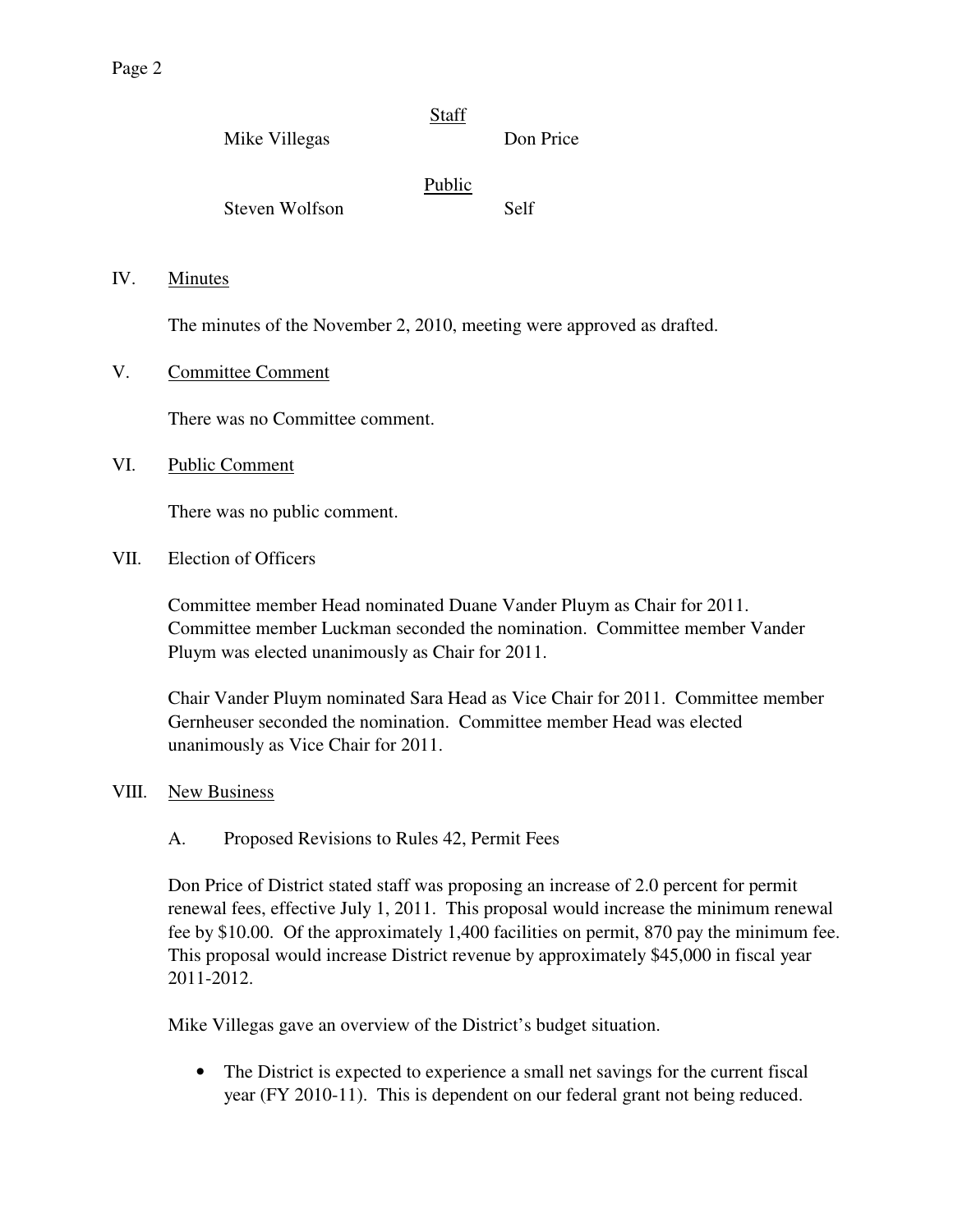- The draft budget for FY 2011-12 shows the District is expected to have a balanced budget. This is also dependent on our federal grant not being significantly reduced.
- For FY 2011-12 and the following few years, the costs to fund the current retirement system is expected to increase. This will create an increase in District expenditures via increased labor costs. Further, labor costs account for 77 percent of District expenditures.
- The District does not have the ability to increase revenue significantly in any one year. This is because permit fees account for only 30 percent of District revenue and increases are capped at 15 percent.
- Based on these facts staff is proposing a modest increase in permit fees at this time to avoid the need for large fee increases in the future.

Mr. Villegas added that there is a possibility of the District's federal grant being reduced in the future.

Committee member Michael Moore stated that the District had a sizable fund balance and questioned how a fee increase could be justified.

Mr. Villegas noted that the District is projected to spend down \$1.7 million from the fund balance over the next four years.

Committee member Keith Moore asked how the District is going to deal with the work related to the proposed more stringent ambient air quality standards.

Mr. Villegas stated that existing staff will handle the inventory, forecasting, planning, rule development, permitting, and enforcement for stationary sources.

Committee member Keith Moore asked if the District could charge a fee for tracking emission reduction credit transactions.

Mr. Villegas stated these transactions are part of permit actions and the District assesses permit processing fees to defray these staff costs.

Committee member Luckman asked if the small sources are seeing an annual fee increase of \$10, how much of an increase would the large facilities be subject to?

Mr. Villegas stated that a large oilfield operator such as Aera Energy would be subject to an increase of \$2,000. The two largest payers of permit renewal fees are the two power plants in Oxnard.

Committee member McTernan stated with the sizable fund balance staff should consider deferring the fee increase until staff learns more of about potential cuts to the federal grant.